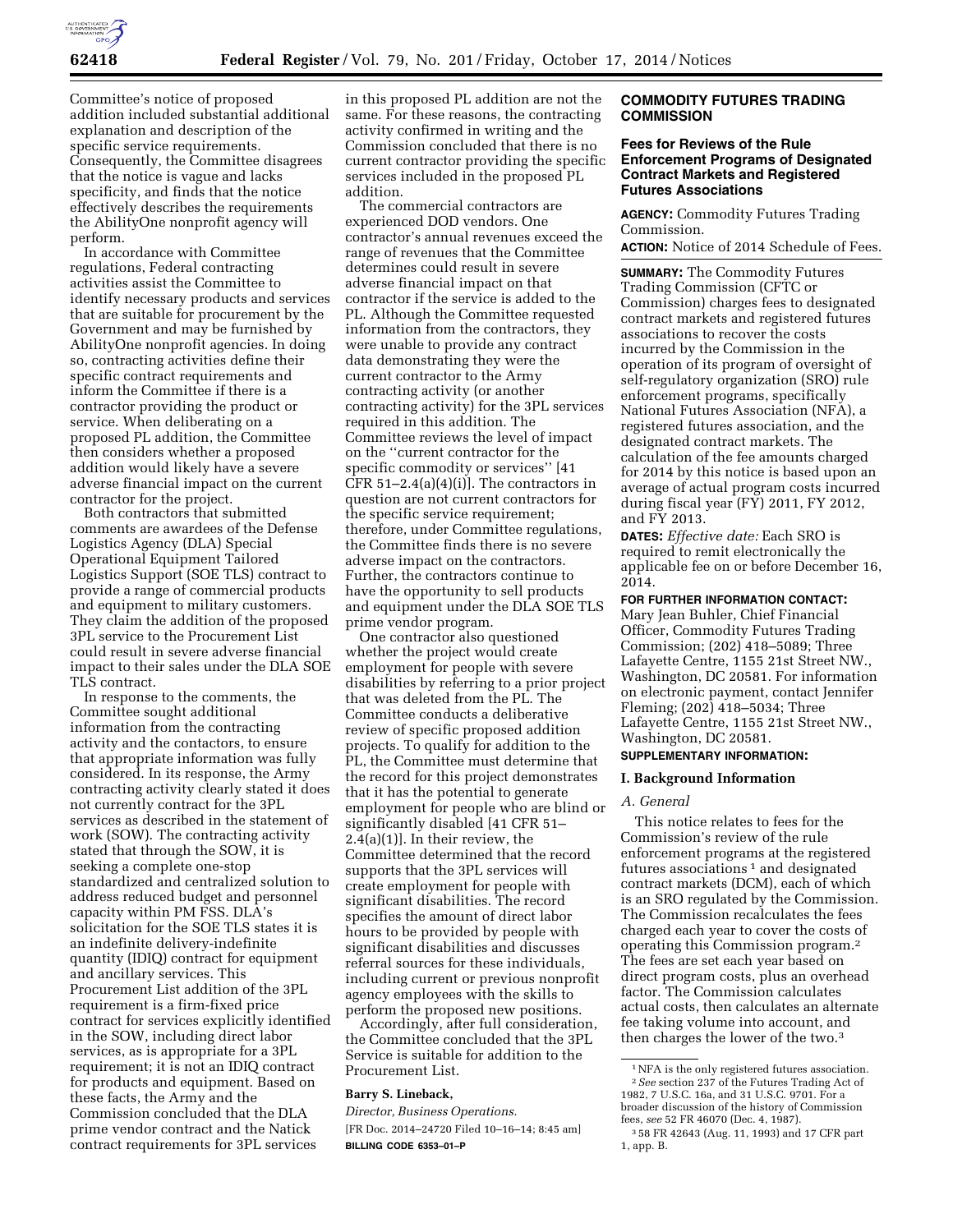## *B. Overhead Rate*

The fees charged by the Commission to the SROs are designed to recover program costs, including direct labor costs and overhead. The overhead rate is calculated by dividing total Commission-wide overhead direct program labor costs into the total amount of the Commission-wide overhead pool. For this purpose, direct program labor costs are the salary costs of personnel working in all Commission programs. Overhead costs generally consist of the following Commissionwide costs: Indirect personnel costs (leave and benefits), rent, communications, contract services, utilities, equipment, and supplies. This formula has resulted in the following overhead rates for the most recent three years (rounded to the nearest whole percent): 145 Percent for FY 2011, 161 percent for FY 2012, and 181 percent for FY 2013.

# *C. Conduct of SRO Rule Enforcement Reviews*

Under the formula adopted by the Commission in 1993, the Commission

calculates the fee to recover the costs of its rule enforcement reviews and examinations, based on the three-year average of the actual cost of performing such reviews and examinations at each SRO. The cost of operation of the Commission's SRO oversight program varies from SRO to SRO, according to the size and complexity of each SRO's program. The three-year averaging computation method is intended to smooth out year-to-year variations in cost. Timing of the Commission's reviews and examinations may affect costs—a review or examination may span two fiscal years and reviews and examinations are not conducted at each SRO each year.

As noted above, adjustments to actual costs may be made to relieve the burden on an SRO with a disproportionately large share of program costs. The Commission's formula provides for a reduction in the assessed fee if an SRO has a smaller percentage of United States industry contract volume than its percentage of overall Commission oversight program costs. This adjustment reduces the costs so that, as a percentage of total Commission SRO

oversight program costs, they are in line with the pro rata percentage for that SRO of United States industry-wide contract volume.

The calculation is made as follows: The fee required to be paid to the Commission by each DCM is equal to the lesser of actual costs based on the three-year historical average of costs for that DCM or one-half of average costs incurred by the Commission for each DCM for the most recent three years, plus a pro rata share (based on average trading volume for the most recent three years) of the aggregate of average annual costs of all DCMs for the most recent three years. The formula for calculating the second factor is:  $0.5a + 0.5$  vt = current fee. In this formula, "a" equals the average annual costs, ''v'' equals the percentage of total volume across DCMs over the last three years, and ''t'' equals the average annual costs for all DCMs. NFA has no contracts traded; hence, its fee is based simply on costs for the most recent three fiscal years. This table summarizes the data used in the calculations of the resulting fee for each entity:

|                                                  | Actual total costs |           |           | 3-year                  | 3-year % of | Volume         | FY 2014      |
|--------------------------------------------------|--------------------|-----------|-----------|-------------------------|-------------|----------------|--------------|
|                                                  | FY 2011            | FY 2012   | FY 2013   | average<br>actual costs | volume      | adjusted costs | assessed fee |
| CBOE Futures                                     | \$98,556           | \$29,278  | \$235,567 | \$121,134               | 0.66        | \$65,672       | \$65,672     |
| Chicago Board of Trade<br>Chicago Mercantile Ex- | 5,260              | 238,392   | 164,974   | 136,209                 | 29.85       | 298,837        | 136,209      |
| change                                           | 422,837            | 757,347   | 391,917   | 524,034                 | 46.88       | 624,386        | 524,034      |
| <b>ELX Futures </b>                              |                    | 34,593    | 134,267   | 56,287                  | 0.212       | 29,782         | 29,782       |
| ICE Futures U.S.                                 | 17,624             | 221,813   | 360,223   | 199,886                 | 6.08        | 146,957        | 146,957      |
| Kansas City Board of                             |                    |           |           |                         |             |                |              |
| Trade                                            | 30,976             | 34,335    | 559       | 21,957                  | 0.17        | 12,331         | 12,331       |
| Minneapolis Grain Ex-                            |                    |           |           |                         |             |                |              |
| change                                           | 88,790             | 60.897    | 220.975   | 123,554                 | 0.04        | 62,122         | 62,122       |
| <b>NADEX North American</b>                      |                    | 11,293    | 101,252   | 37,515                  | 0.000       | 18,758         | 18,758       |
| New York Mercantile                              |                    |           |           |                         |             |                |              |
| Exchange                                         | 136,565            | 7,411     | 135,316   | 93,098                  | 15.41       | 165,638        | 93,098       |
| NYSE LIFFE US                                    | 416,069            | 71,317    | 24,802    | 170,729                 | 0.50        | 89,232         | 89,232       |
| One Chicago                                      |                    | 55,755    | 128,599   | 61,452                  | 0.176       | 32,085         | 32,085       |
| Subtotal                                         | 1,216,678          | 1,522,431 | 1,898,452 | 1,545,854               | 100         | 1,545,799      | 1,210,279    |
| <b>National Futures Asso-</b>                    |                    |           |           |                         |             |                |              |
| ciation                                          | 416,615            | 487,328   | 186,499   | 363,480                 |             |                | 363,480      |
| Total                                            | 1,633,293          | 2,009,759 | 2,084,950 | 1,909,334               |             |                | 1,573,760    |

An example of how the fee is calculated for one exchange, the Chicago Board of Trade, is set forth here:

a. Actual three-year average costs equal \$136,209.

b. The alternative computation is: (.5)  $($136,209) + (.5) (.298) ($1,545,854) =$ \$298,837.

c. The fee is the lesser of a or b; in this case \$136,209.

As noted above, the alternative calculation based on contracts traded is not applicable to NFA because it is not a DCM and has no contracts traded. The Commission's average annual cost for conducting oversight review of the NFA rule enforcement program during fiscal years 2011 through 2013 was \$363,480

(one-third of \$1,090,441). The fee to be paid by the NFA for the current fiscal year is \$363,480.

### **II. Schedule of Fees**

Fees for the Commission's review of the rule enforcement programs at the registered futures associations and DCMs regulated by the Commission are as follows: